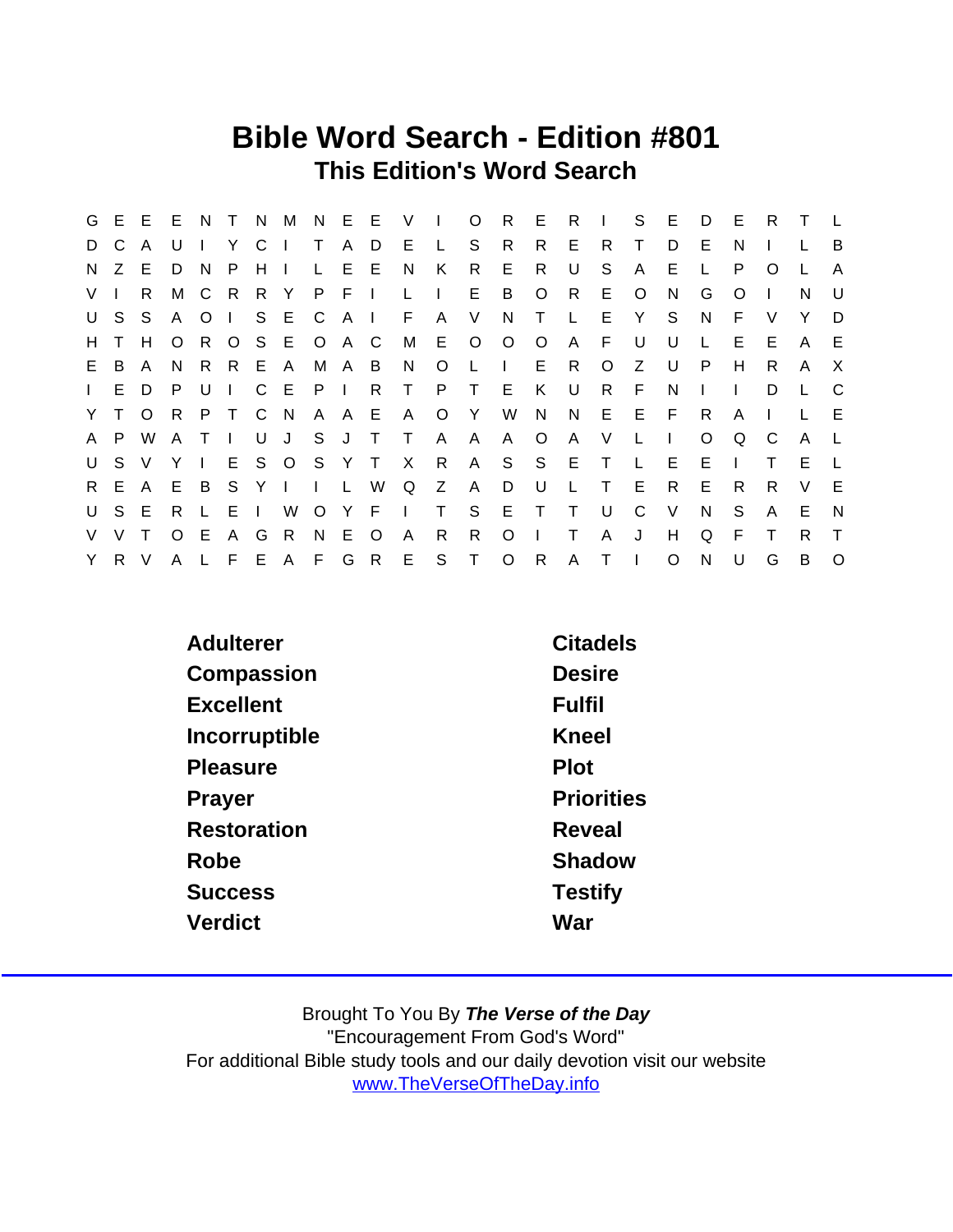## Bible Word Search - Edition #801 Word Search Answer Guide

|     | g e e    |          |                 |                           |  |                 |                   |                         |              |              |                                     |                         |              |     | entnmneevior ERISED |              |              | e r          |              | $\mathbf{t}$ |                           |
|-----|----------|----------|-----------------|---------------------------|--|-----------------|-------------------|-------------------------|--------------|--------------|-------------------------------------|-------------------------|--------------|-----|---------------------|--------------|--------------|--------------|--------------|--------------|---------------------------|
|     | d c      | a        |                 | $\mathsf{u}$ $\mathsf{l}$ |  |                 |                   |                         |              |              | y C I T A D E L S r r e r           |                         |              |     | t                   | d            | $\mathbf{e}$ | n            |              |              | b                         |
|     | $n \, z$ | e.       |                 |                           |  | d N P h i L E E |                   | N                       | K            |              | r E R                               |                         | U            | S   | $\mathsf{A}$        | E            | $\mathsf{L}$ | P.           | $\Omega$     |              | a                         |
|     | v i r    |          |                 |                           |  |                 |                   | m C R r y p f i l i E B |              |              |                                     |                         | O R e        |     | $\circ$             | n            | g            | $\circ$      | $\mathbf{I}$ | n            | <b>u</b>                  |
|     |          | us S     |                 |                           |  |                 | a O I S e C a i f |                         | a v          |              | n                                   | $T \cup$                |              | e   |                     | y s          | n            | - F -        | $\vee$       | <b>V</b>     | d                         |
| h t |          | H        | o R O S e O a c |                           |  |                 |                   | m e                     |              | $0$ O        |                                     | $\overline{\mathbf{0}}$ | a f          |     | $\mathsf{u}$        | u            | L.           | e            | E.           | $\mathbf{a}$ | E                         |
|     | e b      | A        | n               |                           |  |                 |                   | R R E a M a b n o       |              |              | Liero                               |                         |              |     | $\mathsf{Z}$        | U            | p            | h.           | R.           | a            | $\boldsymbol{\mathsf{X}}$ |
|     | i e D    |          |                 |                           |  |                 |                   |                         |              |              | P U I C e P i r t P t e k           |                         |              |     | ur Fni              |              |              | i.           | D            | $\Box$       | $\mathsf{C}$              |
|     | y t      | $\circ$  |                 |                           |  |                 |                   | R P T C n A a e a o y   |              |              | W n                                 |                         |              |     | n e e f             |              | $\mathsf{r}$ | a            | $\mathbf{L}$ | L.           | E                         |
|     |          |          |                 |                           |  |                 |                   | a p W A T I U j S j t t |              |              | a A a o                             |                         |              |     | a v I i             |              | $\mathsf{o}$ | $\mathsf{q}$ | C            | A L          |                           |
|     |          | us v Y I |                 |                           |  |                 |                   |                         |              |              | E S o S y t x R a s s e t l         |                         |              |     |                     | $\mathbf{e}$ | e            | $\mathbf{i}$ | $\mathsf{T}$ | E.           | - L                       |
|     |          |          |                 |                           |  |                 |                   |                         |              |              | rea E B S y i I I w q z A D U L T E |                         |              |     |                     | R E          |              | - R          | $\mathsf{r}$ | V            | - E                       |
|     | u s e    |          |                 |                           |  | R L e i w O Y F |                   | $\sim 1$ $\sim$         |              |              | T S E T t                           |                         |              | u c |                     | V            | n            | S.           | a            | E            | - N                       |
|     | v v t    |          |                 |                           |  | o E a g r N e o |                   | $\overline{a}$          | $\mathsf{r}$ | $\mathsf{r}$ | $\overline{O}$                      | $\sim 1$                | $\mathbf{t}$ | a   | $\mathbf{i}$        | h            | q            | f            | $\mathbf{t}$ | R.           | $\top$                    |
|     |          | y r v    |                 |                           |  |                 | alfeafg R         |                         |              | E S T O      |                                     | R                       | A T I        |     |                     | $\circ$      | $\mathsf{N}$ | $\mathsf{u}$ | g            | $\mathsf b$  | $\overline{O}$            |

Adulterer: Horizontal Citadels: Horizontal Compassion: Vertical Desire: Horizontal Excellent: Vertical Fulfil: Diagonal Incorruptible: Vertical Kneel: Horizontal Pleasure: Horizontal Plot: Diagonal Prayer: Vertical **Priorities: Vertical** Restoration: Horizontal Reveal: Vertical Robe: Horizontal Shadow: Vertical Success: Vertical Testify: Horizontal Verdict: Vertical War: Diagonal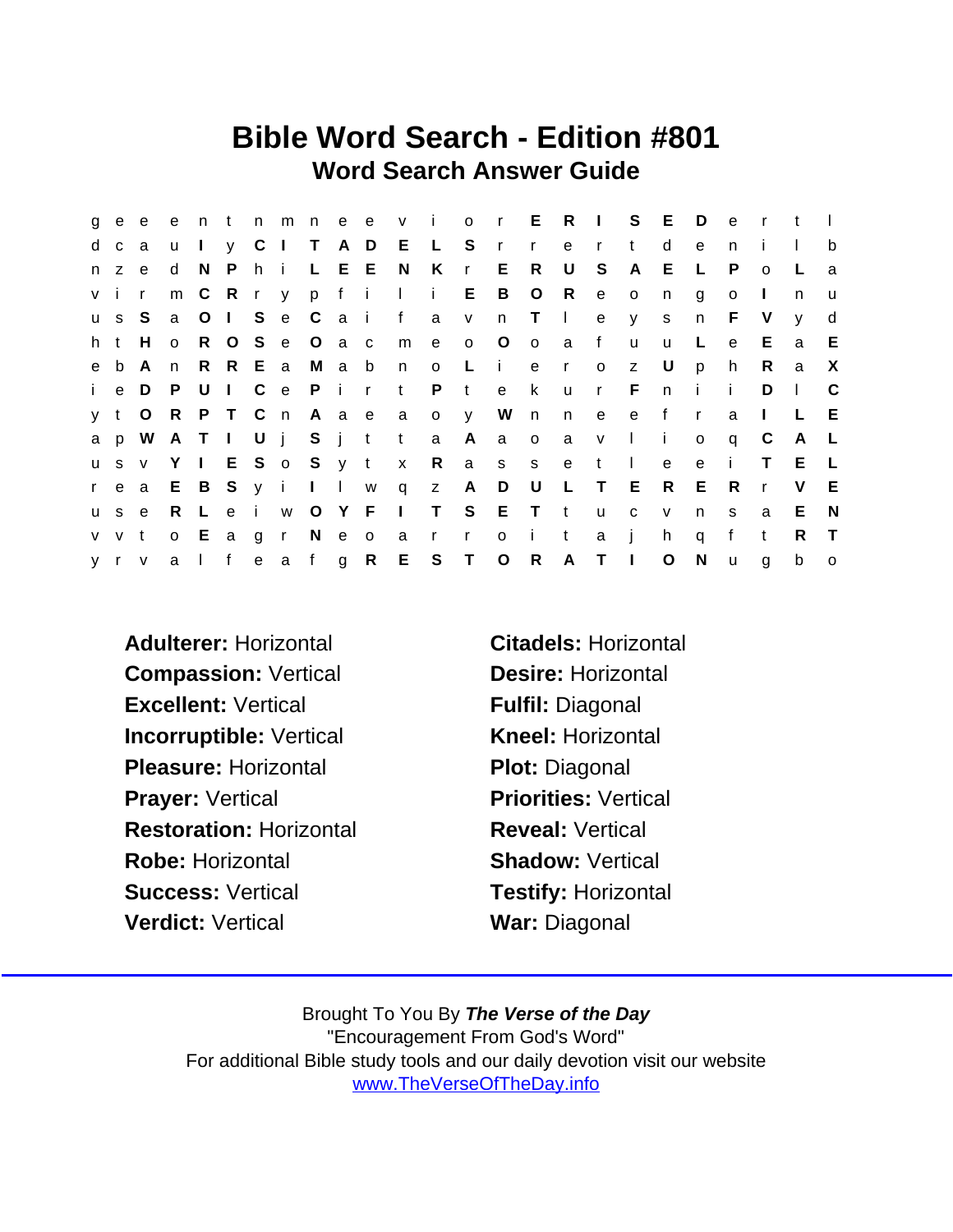## Bible Word Search - Edition #801 Words Used And Their Definitions

Adulterer A person who is unfaithful to their spouse

Citadels

Fortresses within ancient cities that were used to protect rulers

**Compassion** 

Showing pity; To have sympathy; Showing kindness beyond what is deserved or expected from others around you, often regardless of negative consequences

**Desire** 

To want; Something that is wanted

**Excellent** Great; Of high quality

Fulfil To complete

Incorruptible

Unable to be convinced to do wrong or accept bribes; Unable to decay

Kneel

To get down on one or both knees

**Pleasure** 

Something that is enjoyable

Plot

A plan; A piece of land

Prayer

Communication with God.